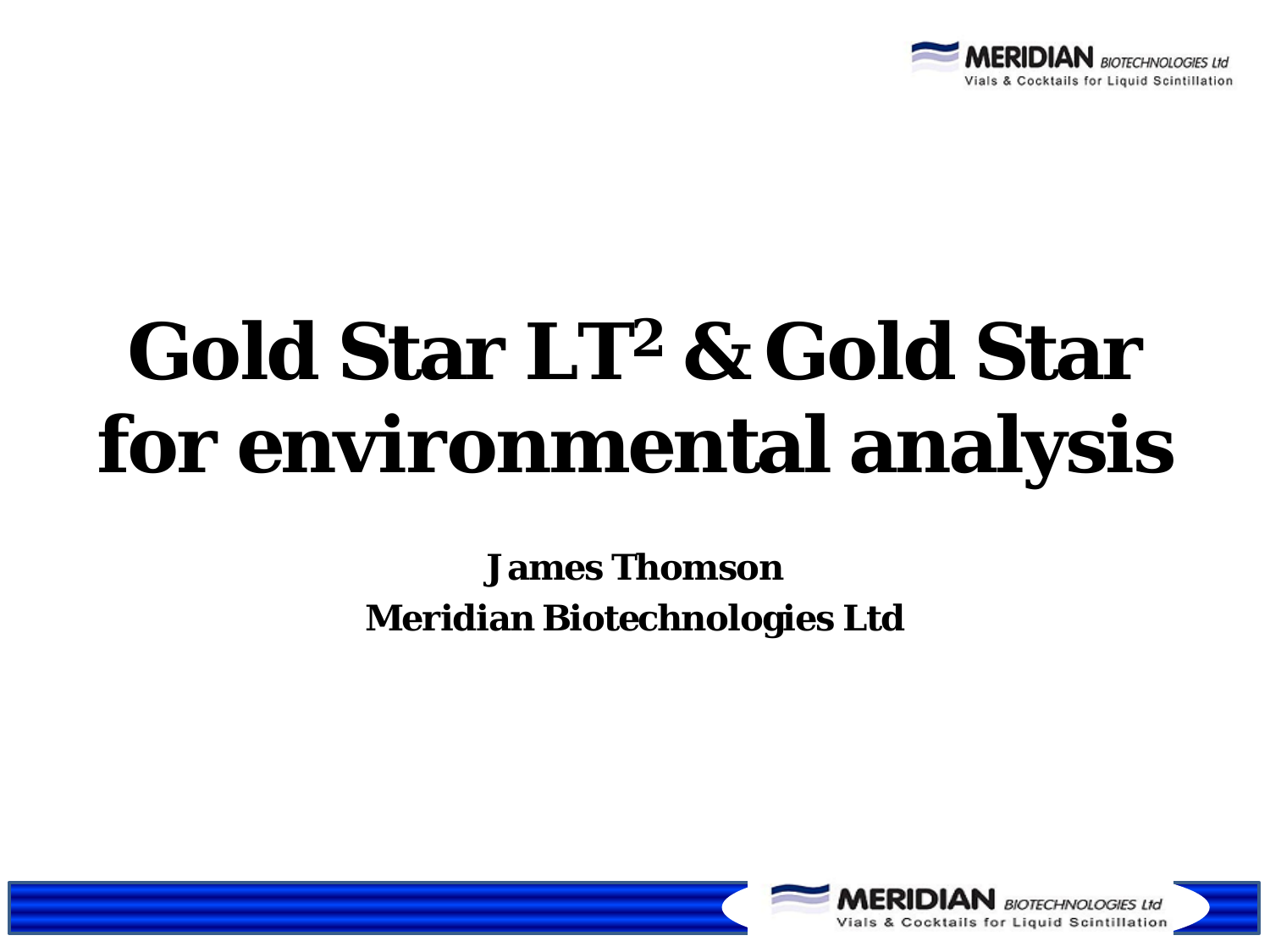

#### **What is Gold Star LT2 ?**

#### **Gold Star LT2 was developed to measure Low Tritium levels at Low Temperature.**

#### **Gold Star LT2 in intended for use in environmental studies where the samples are either water or mineral acids.**

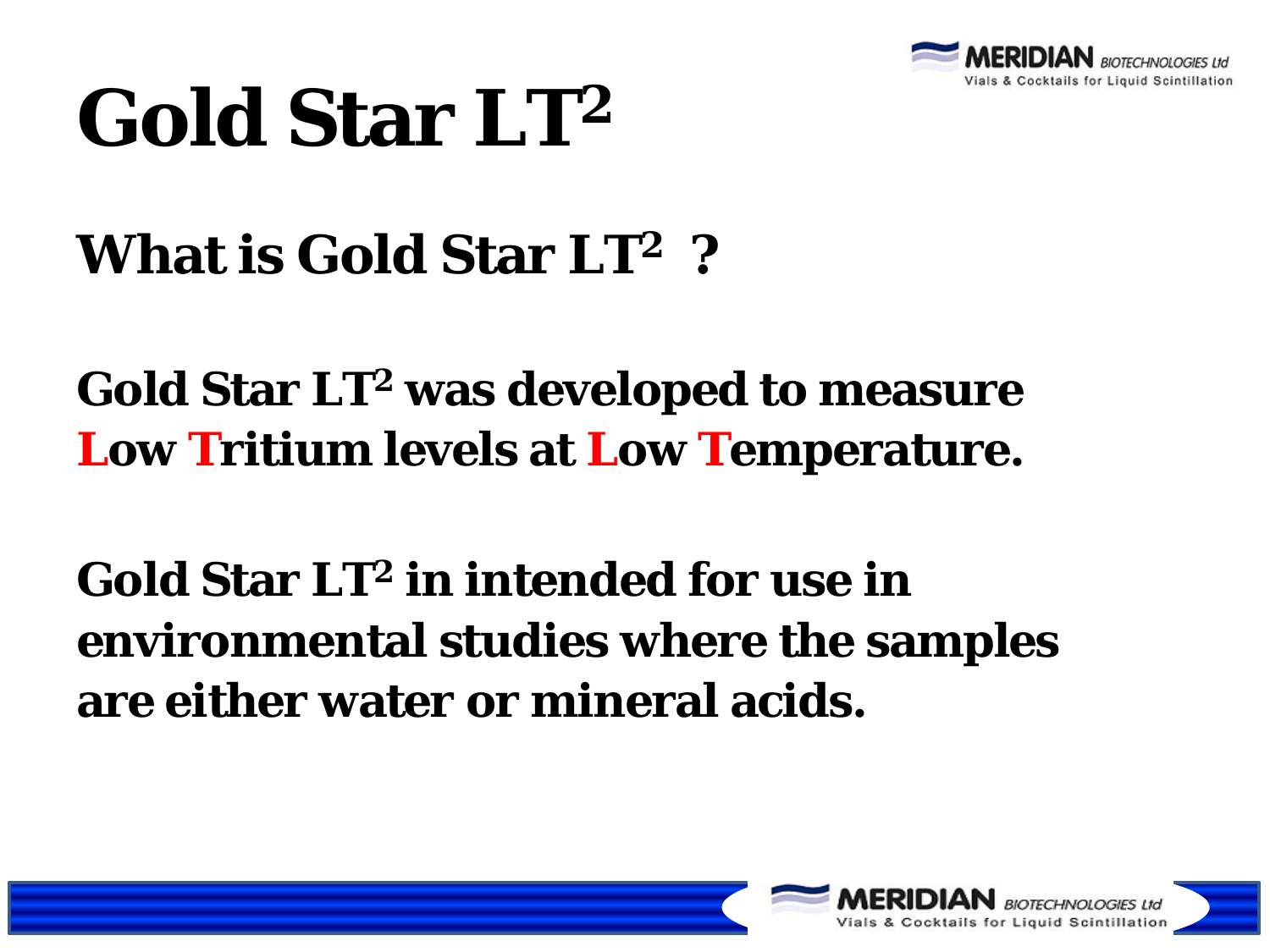

**Gold Star LT2 accepts up to 12 ml water in 10 ml cocktail with Tritium counting efficiencies approaching 28%.** 

**At 10 ml water in 10 ml cocktail, using optimised windows and low level count mode, Gold Star LT2 provides MDA's approaching 1.4 Bq/Lt.**

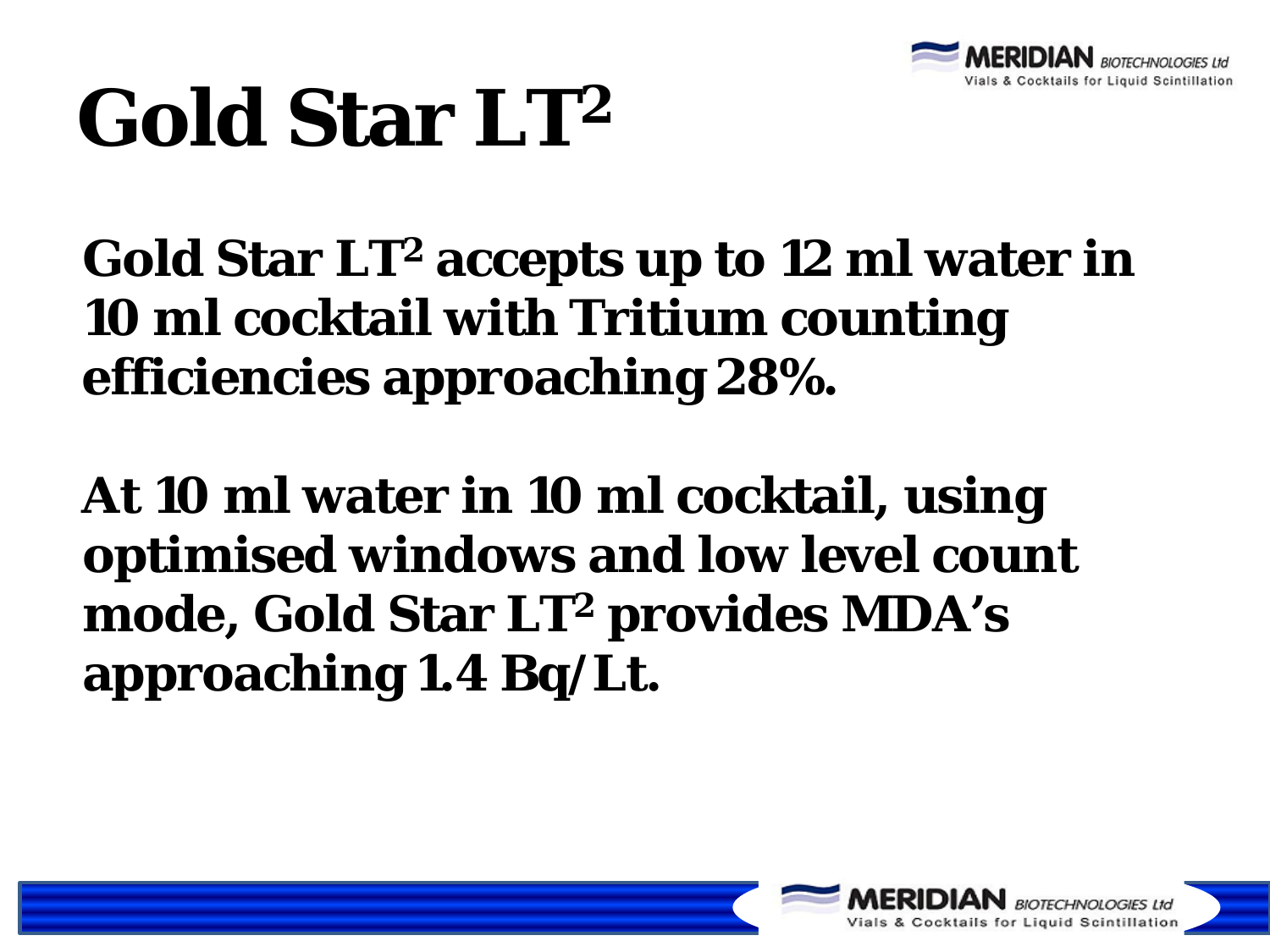

#### **Performance of Gold Star LT2 with various water types at 10° to 20°C**

|                     | $10^{\circ}$ C | $12^{\circ}$ C        | $14^{\circ}$ C | $16^{\circ}$ C   | $18^{\circ}$ C | $20^{\circ}$ C |
|---------------------|----------------|-----------------------|----------------|------------------|----------------|----------------|
| Deionised water     | $12.0$ ml      | $12.0$ ml             | $12.0$ ml      | $12.0$ ml        | $12.0$ ml      | $12.0$ ml      |
| Tap water           | $12.0$ ml      | $12.0$ ml $\parallel$ | $12.0$ ml      | $12.0$ ml        | $12.0$ ml      | $12.0$ ml      |
| Mid ocean Sea water | $12.0$ ml      | $12.0$ ml             | 8.5 ml         | $7.0 \text{ ml}$ | 5.0 ml         | $4.0$ ml       |

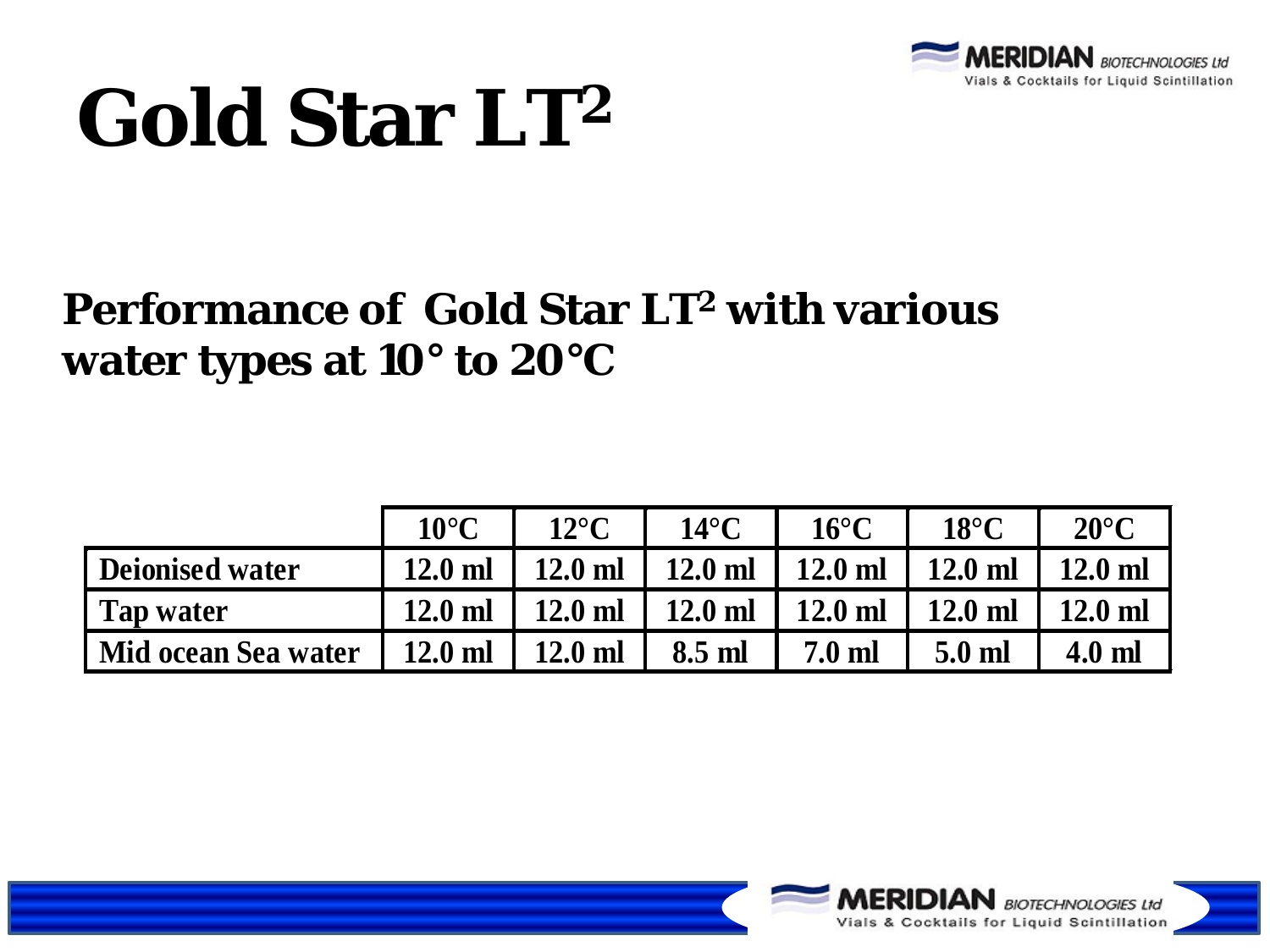

**Low level LSC counting performance in a Tri-Carb 2250 operated at 12°C. Count conditions:**

- **Low level count mode**
- **3 hours temperature & light adaptation**
- **500 minutes (5 x 100 minutes) count time**
- **20 ml glass vials (all samples in duplicate)**

|                                        |                                 | <b>Optimised Window (0.5-4.5 keV)</b> |                |            |            |                       |
|----------------------------------------|---------------------------------|---------------------------------------|----------------|------------|------------|-----------------------|
| <b>Water:</b><br><b>Cocktail ratio</b> | <b>Cocktail</b>                 | $%3H$ Eff                             | <b>Bkg</b>     | $E^2/B$    | $E^2V^2/B$ | <b>MDA</b><br>(Bq/Lt) |
| 8ml:12ml                               | <b>Gold Star LT<sup>2</sup></b> | 33%                                   | <b>3.1 cpm</b> | 351        | 22,482     | 1.19                  |
| $10 \text{ ml} : 10 \text{ ml}$        | <b>Gold Star LT<sup>2</sup></b> | 28%                                   | <b>3.2 cpm</b> | 245        | 24,500     | 1.43                  |
| $11$ ml : $9$ ml                       | <b>Gold Star LT<sup>2</sup></b> | 25%                                   | <b>3.2 cpm</b> | <b>195</b> | 23,630     | 1.60                  |

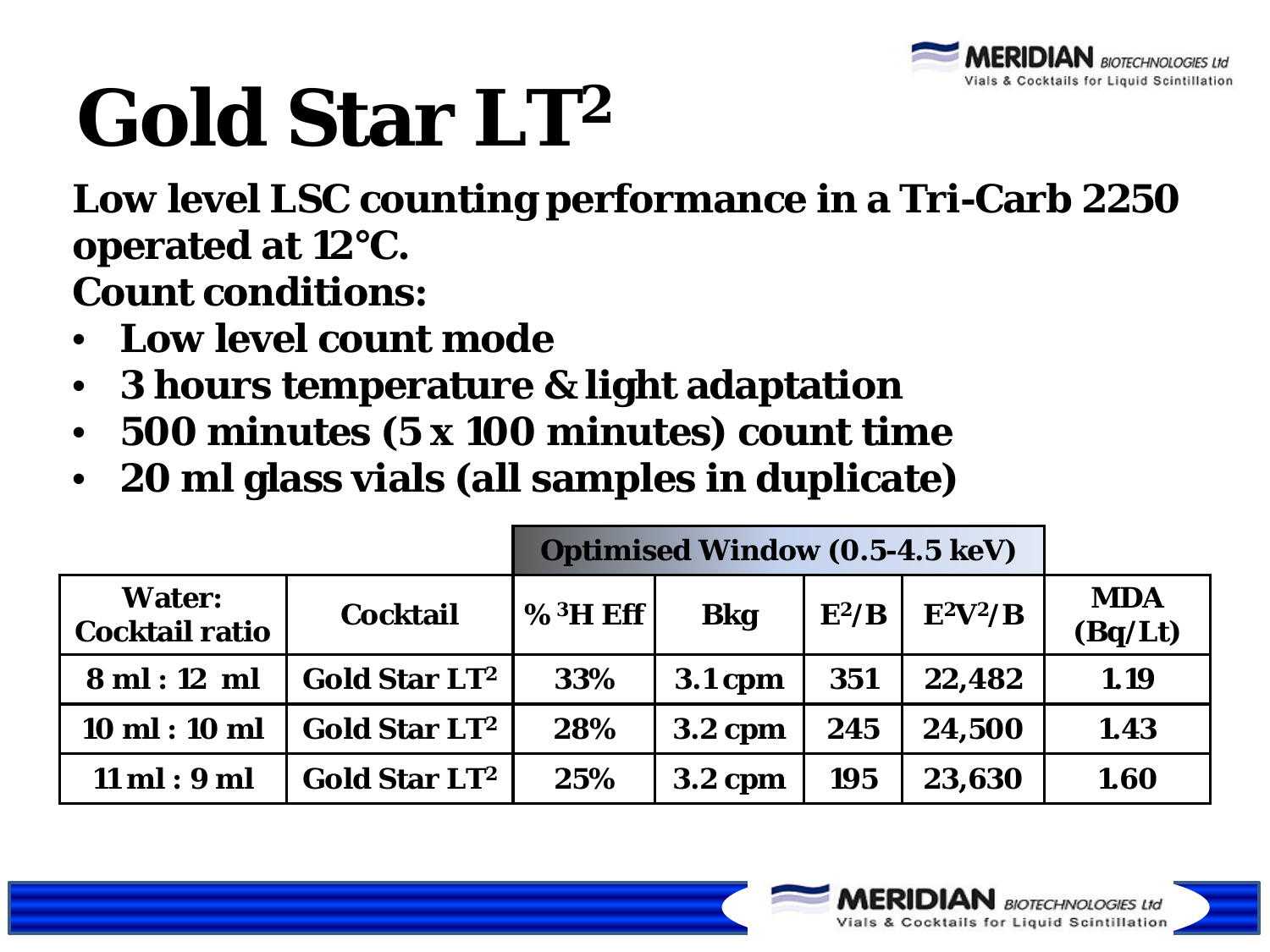

**Low level LSC counting performance in a Quantulus operated at 18°C.**

**Count conditions:**

- **Tritium window 5-170 channels**
- **12 hours temperature & light adaptation**
- **600 minutes (10 x 60 minutes) count time**
- **20 ml PE vials (all samples in duplicate)**

| <b>Cocktail</b>                 | Water             | <b>Water:</b><br><b>Cocktail ratio</b>              | <b>CPM</b><br>$(5 - 170)$ |
|---------------------------------|-------------------|-----------------------------------------------------|---------------------------|
| <b>Gold Star LT<sup>2</sup></b> | <b>MQ</b>         | $10 \text{ ml} : 10 \text{ ml} \cdot 0.84 \pm 0.04$ |                           |
| <b>Gold Star LT<sup>2</sup></b> | <b>Dead water</b> | $10 \text{ ml} : 10 \text{ ml}$                     | $0.84 \pm 0.04$           |

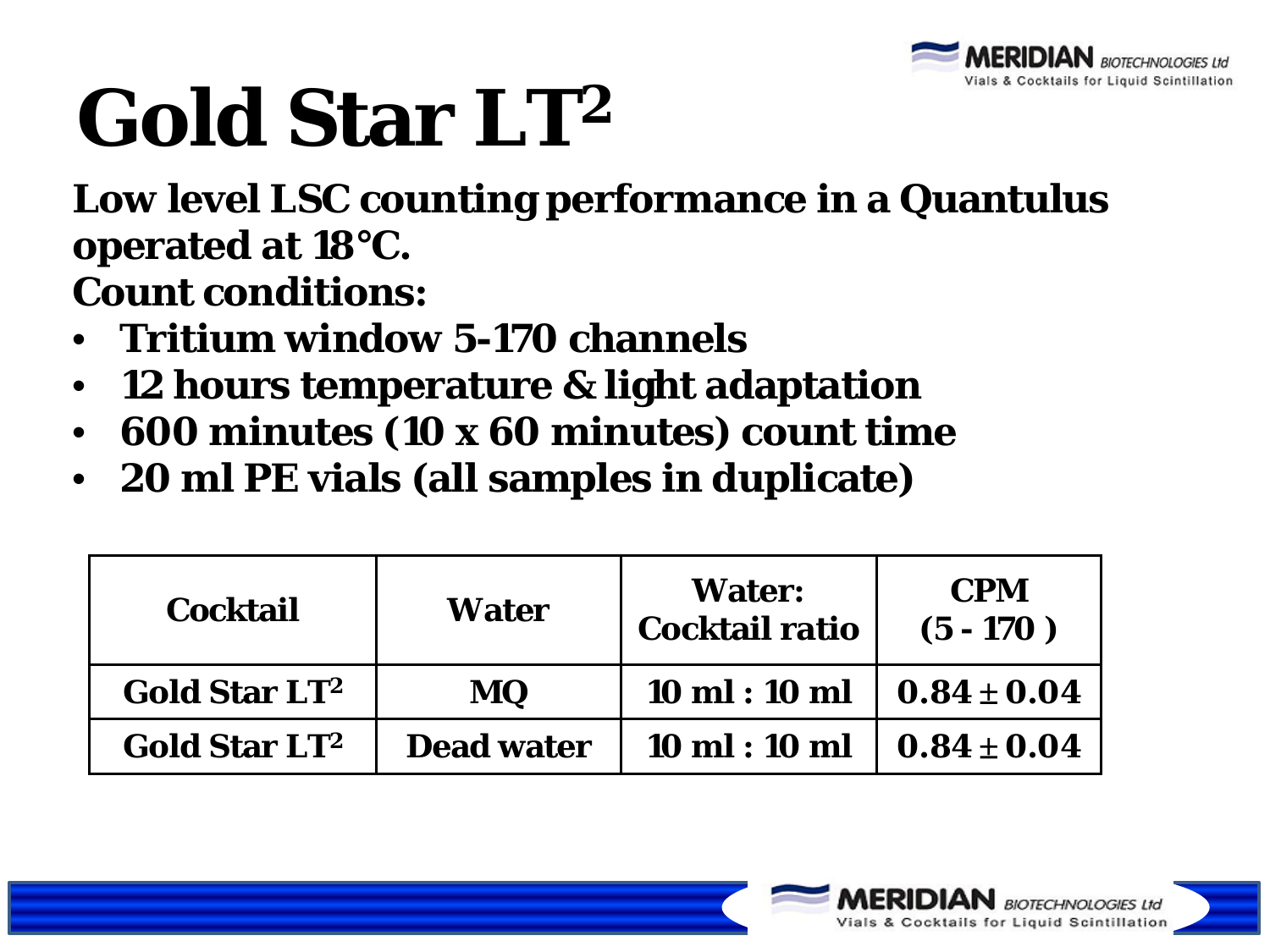

**Gold Star LT2 also accepts other aqueous based samples, including mineral acids at concentrations ranging from <0.1M up to 4M.** 

**This sample acceptance capability, combined with the fact that it is based on DIN solvent makes it ideally suited to alpha/beta counting.** 

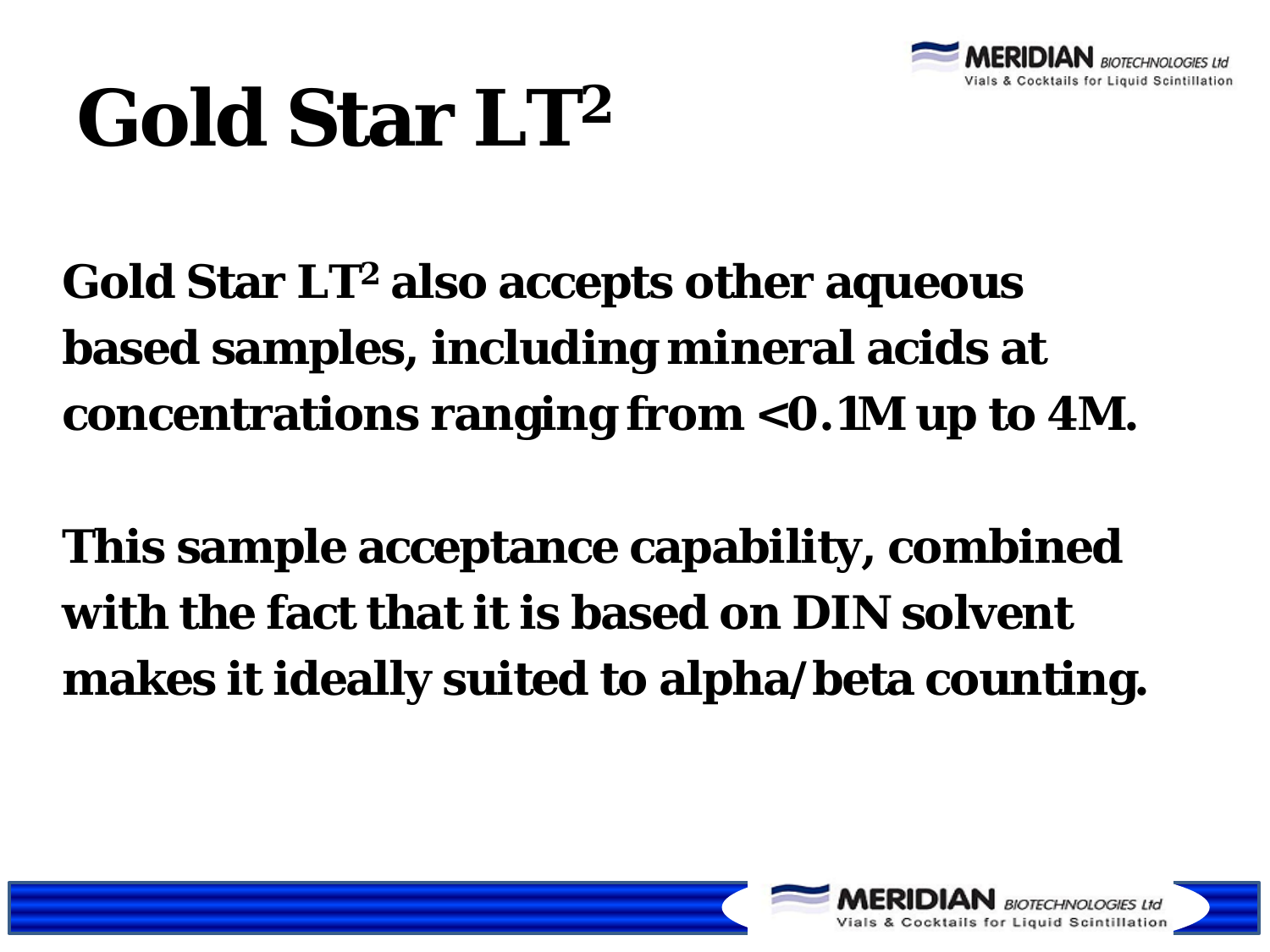

#### **Sample acceptance**

| <b>Sample</b>     | <b>Uptake/10ml Gold</b><br>Star LT <sup>2</sup> @ 20 $\mathrm{C}$ | <b>Sample</b>                           | <b>Uptake/10ml Gold</b><br>Star LT <sup>2</sup> @ 20 $^{\circ}$ C |
|-------------------|-------------------------------------------------------------------|-----------------------------------------|-------------------------------------------------------------------|
| <b>0.01M PBS</b>  | 9.50 ml                                                           | $0.2M$ NaH <sub>2</sub> PO <sub>4</sub> | 5.0 ml                                                            |
| <b>0.1M PBS</b>   | $5.5$ ml                                                          | <b>Urine</b>                            | 6.0 ml                                                            |
| 0.5M PBS          | $<$ 0.25 ml                                                       | 1.0M $H_3PO_4$                          | 10.0 ml                                                           |
| <b>1.0M PBS</b>   | $< 0.25$ ml                                                       | 2.0M $H_3PO_4$                          | 4.5 ml                                                            |
| <b>0.15M NaCl</b> | 9.50 ml                                                           | $4.0M H_3PO_4$                          | 3.0 <sub>m</sub>                                                  |
| 0.5M NaCl         | 6.0 ml                                                            | 1.0M HNO <sub>3</sub>                   | $4.5$ ml                                                          |
| 0.05M Tris-HCl    | 10.0 ml                                                           | 2.0M HNO <sub>3</sub>                   | $2.5$ ml                                                          |
| 0.25M CH3COONH4   | 7.0 <sub>m</sub>                                                  | 4.0M HNO <sub>3</sub>                   | $2.5$ ml                                                          |
| 0.1M HCl          | 8.5 ml                                                            | 1.0M HCl                                | 10.0 ml                                                           |
| 0.1M NaOH         | 10.0 <sub>m</sub>                                                 | 2.0M HCl                                | $3.5$ ml                                                          |
| <b>1.0M NaOH</b>  | $<$ 0.25 ml                                                       | 4.0M HCl                                | $2.5$ ml                                                          |

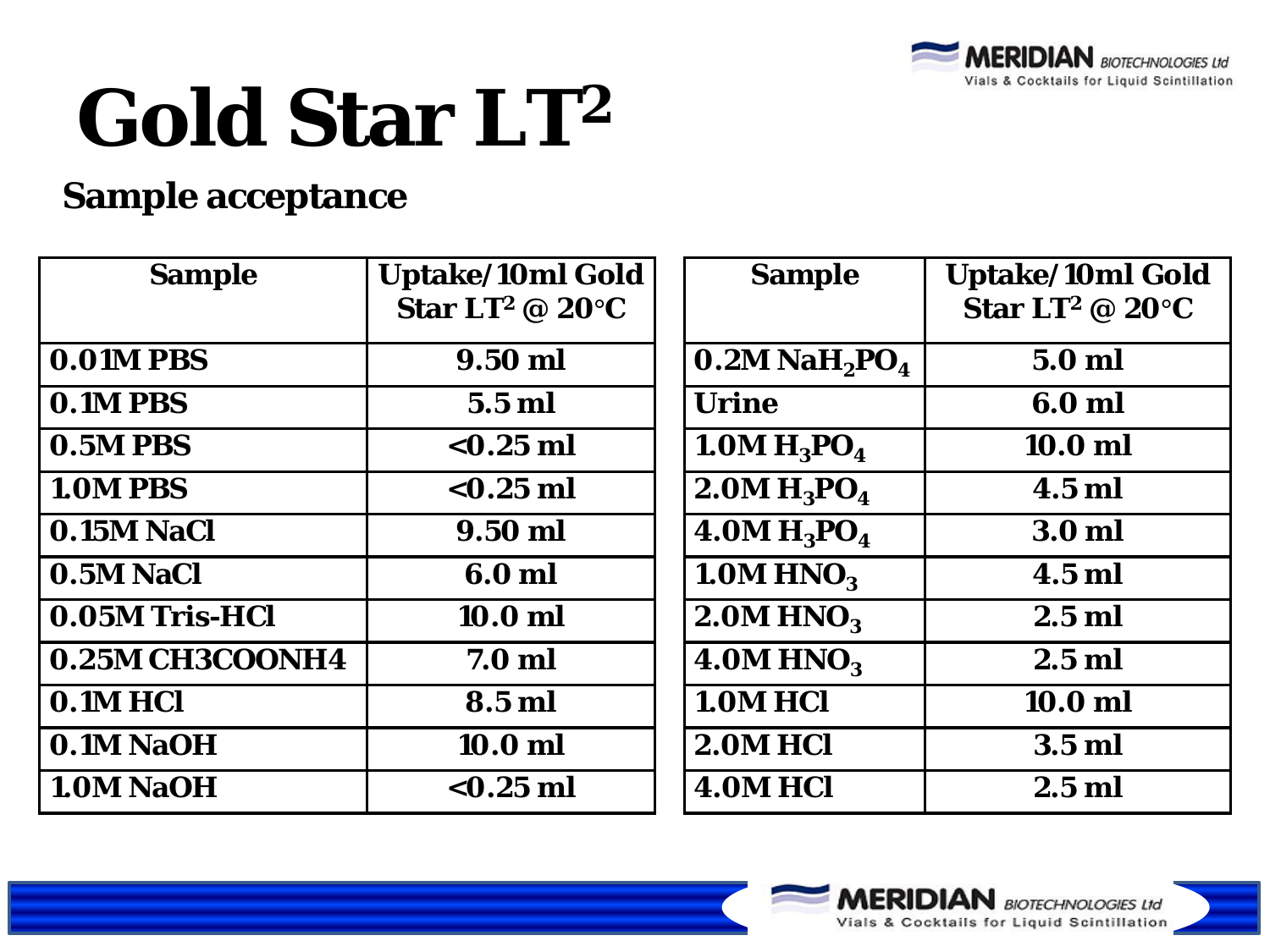

**Gold Star LT2 is packaged in 1 Lt and 2.5 Lt aluminium containers.** 

**This prevents potential contamination from airborne Tritium which can penetrate plastics. It also eliminates potential isotopic contamination from prolonged contact with glass bottles.** 

**Dispensers such as the Brand Dispensette III can be attached directly to these aluminium containers without the use of an adaptor.**

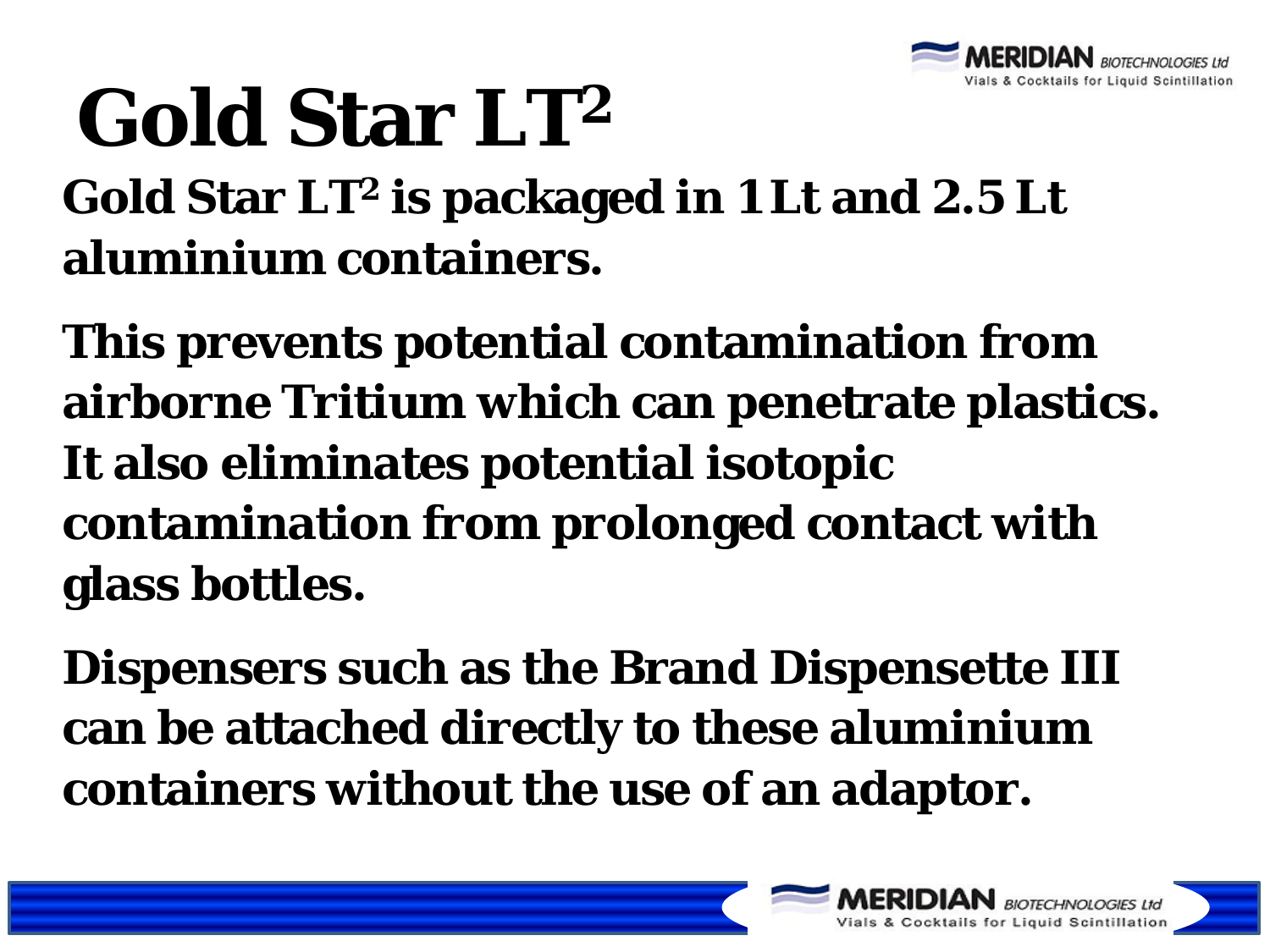

- **Low background contribution**
- **High capacity for water samples**
- **Stable at temperatures down to 10°C**
- **Compatible with urine samples**
- **Suitable for use with samples in mineral acids up to 4M concentration**
- **Ideal for alpha / beta counting**
- **Packaged in aluminium containers to preserve background integrity**
- **No diffusion through plastic vials**
- **High flash point of ~ 140°C**



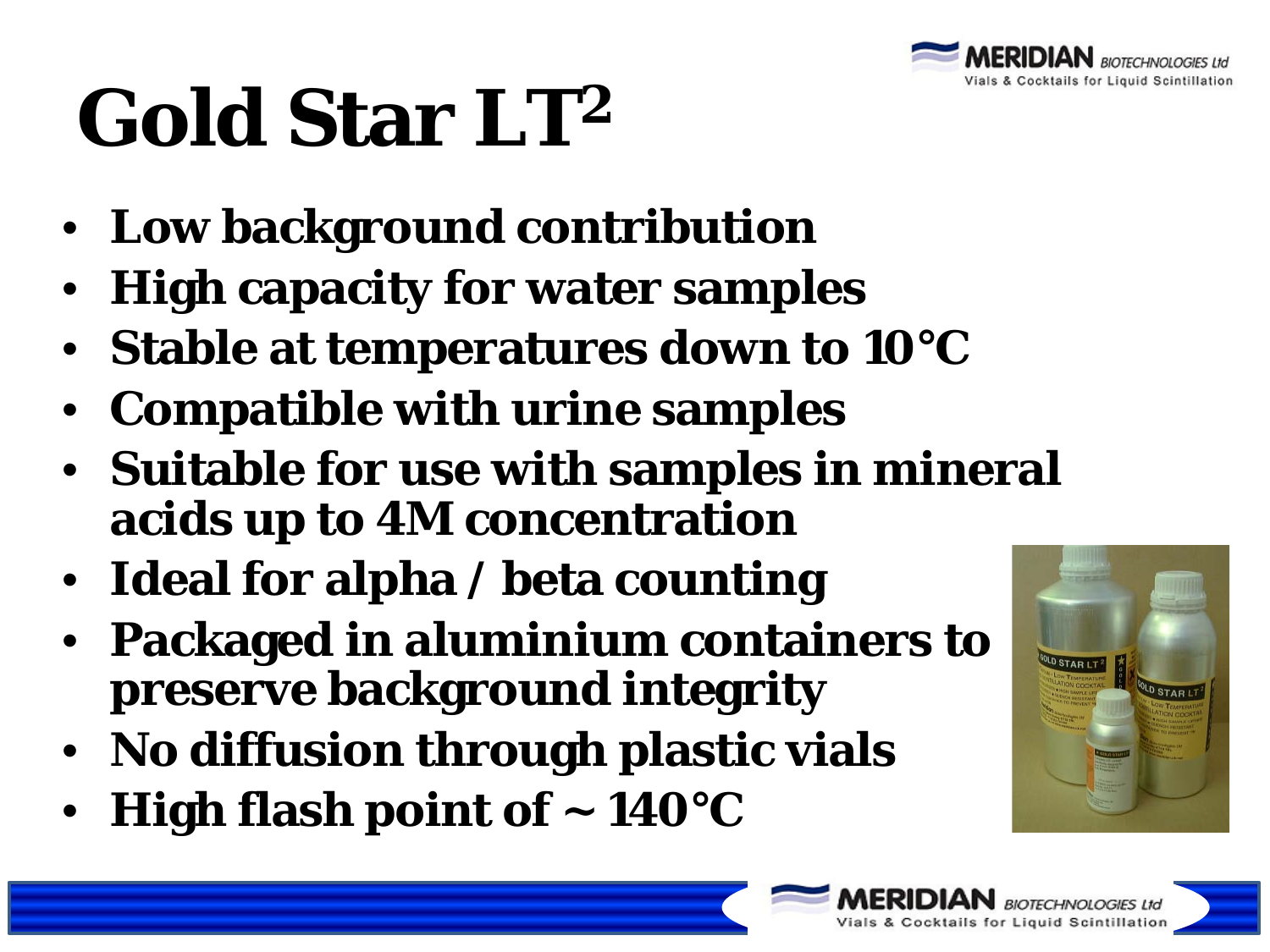#### **What else is new?**

# **Gold Star just got better! Higher Tritium efficiency**

*Absolutely no change in composition***.**

**Improvement due to a change in the manufacturing process.**

- **No name change**
- **No need to re-do SOP's.**





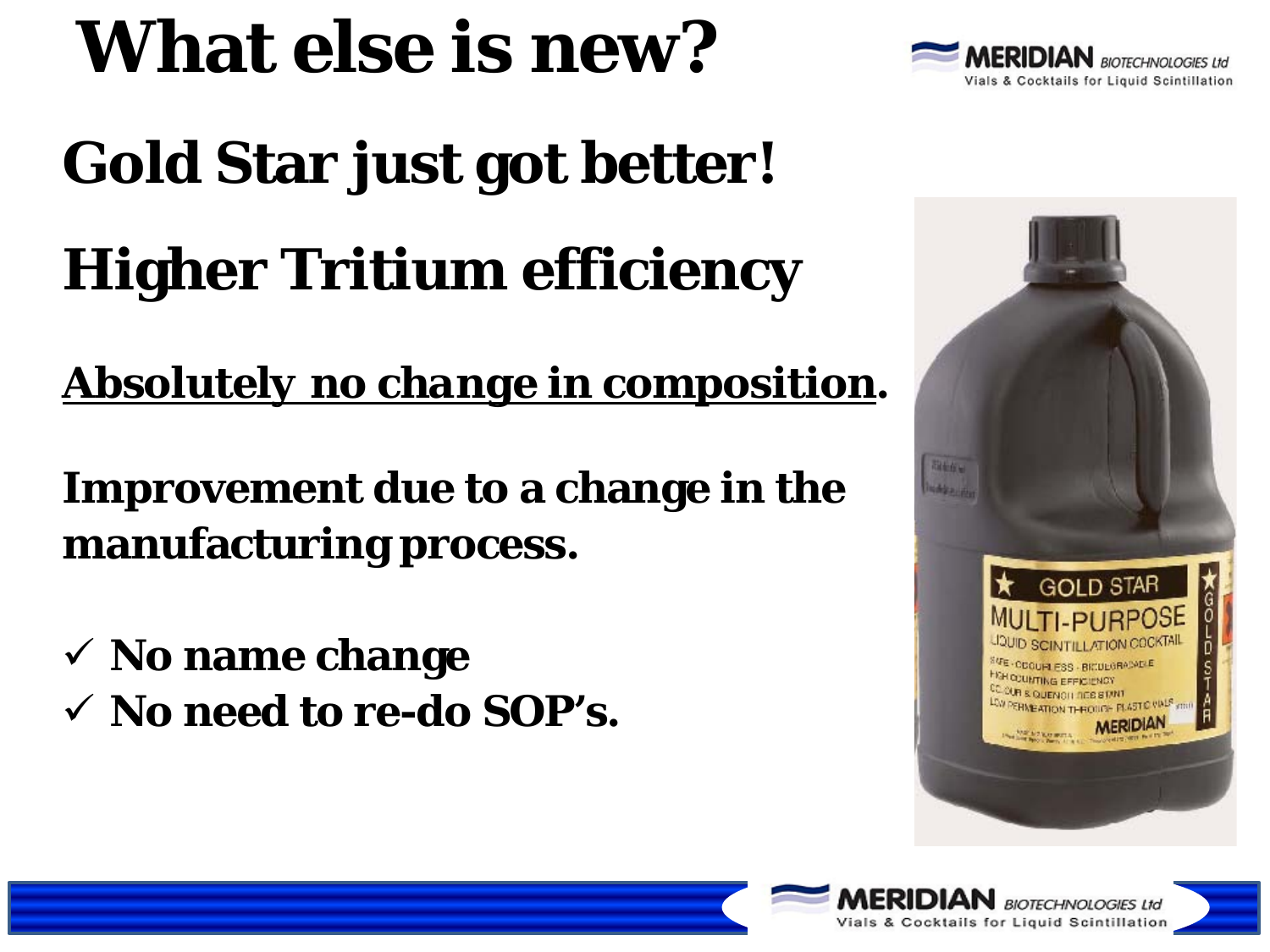

#### **Typical Sample Uptake Data**

|                                | ml Solute/10 ml Cocktail |            |  |
|--------------------------------|--------------------------|------------|--|
| <b>Sample</b>                  | $15\,C$                  | 20 C       |  |
| <b>Deionised Water</b>         | <b>5.5 ml</b>            | $>10.0$ ml |  |
| $0.01M$ PBS (pH 7.2)           | 6.5 ml                   | $>10.0$ ml |  |
| 0.1M PBS (pH 7.2)              | $>10.0$ ml               | $>10.0$ ml |  |
| <b>0.15M NaCl</b>              | 6.5 ml                   | $>10.0$ ml |  |
| 0.5M NaCl                      | $>10.0$ ml               | $>10.0$ ml |  |
| 1.0M NaCl                      | $>10.0$ ml               | $>10.0$ ml |  |
| 0.1M NaOH                      | 7.0 <sub>m</sub>         | $>10.0$ ml |  |
| 0.5M NaOH                      | $>10.0$ ml               | $>10.0$ ml |  |
| 1.0M NaOH                      | $>10.0$ ml               | $>10.0$ ml |  |
| 0.1M HCl                       | $>10.0$ ml               | $>10.0$ ml |  |
| 1.0M HCl                       | $>10.0$ ml               | 8.5 ml     |  |
| <b>0.05M Tris-HCl (pH 7.4)</b> | $6.25$ ml                | $>10.0$ ml |  |
| <b>0.25M Ammonium Acetate</b>  | $>10.0$ ml               | $>10.0$ ml |  |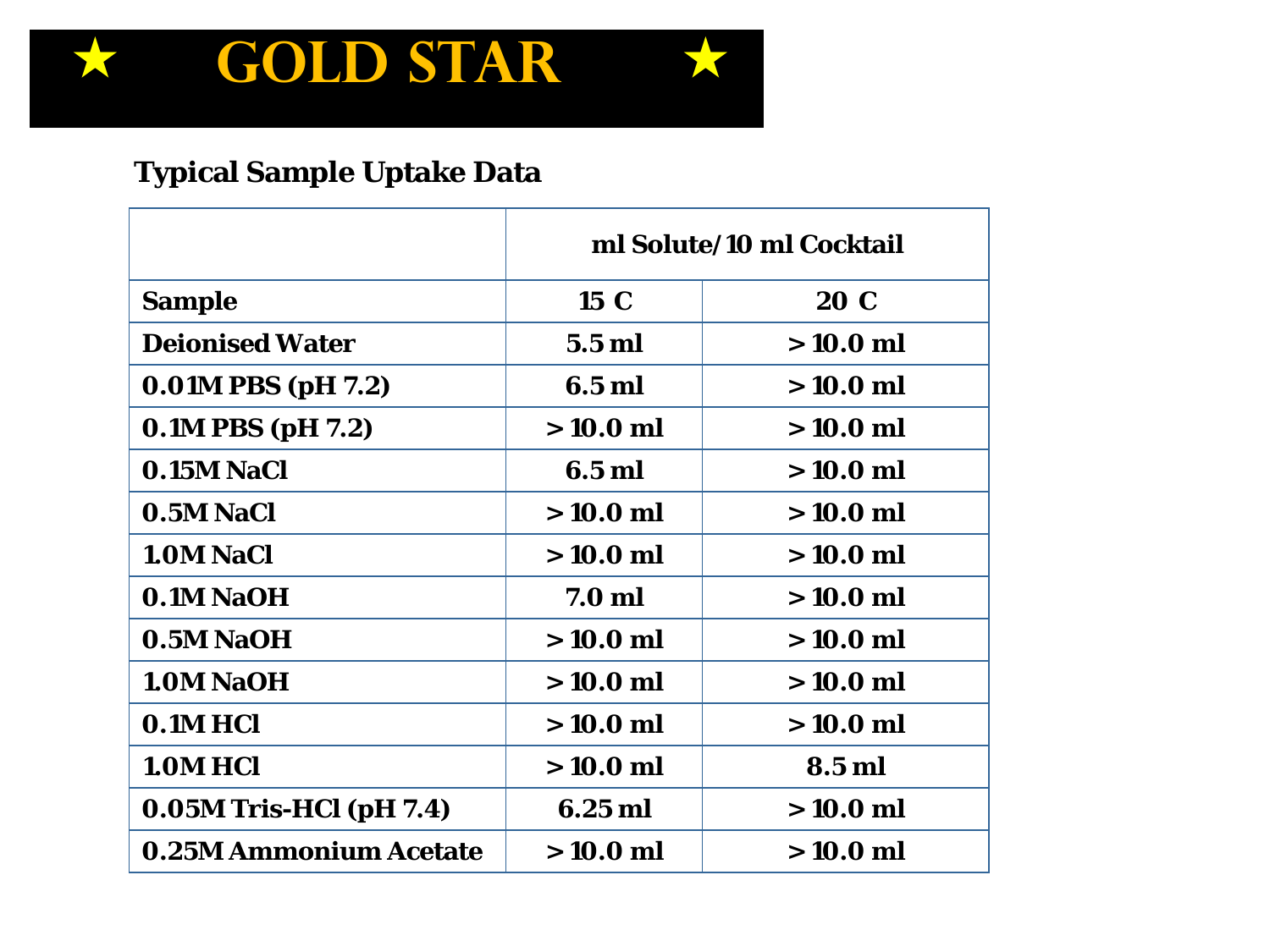



|                          | <b>tSIE</b><br>(3H Efficiency) | <b>Background</b><br>$(0-18.6 \,\mathrm{keV})$ |
|--------------------------|--------------------------------|------------------------------------------------|
| <b>Current Gold Star</b> | $565 (-48%)$                   | <b>14.4 cpm</b>                                |
| <b>New Gold Star</b>     | $638 (-53%)$                   | <b>14.6 cpm</b>                                |

#### **So how does it compare with Ultima Gold XR**

| Ultima Gold XR #100301 490 (~44%) 14.2 cpm |                       |  |
|--------------------------------------------|-----------------------|--|
| <b>New Gold Star</b>                       | 638 $(-53%)$ 14.6 cpm |  |

**And how does it compare with Ultima Gold** 

| Ultima Gold #100301  | 650 $(-54%)$ 15.0 cpm |  |
|----------------------|-----------------------|--|
| <b>New Gold Star</b> | 638 $(-53%)$ 14.6 cpm |  |



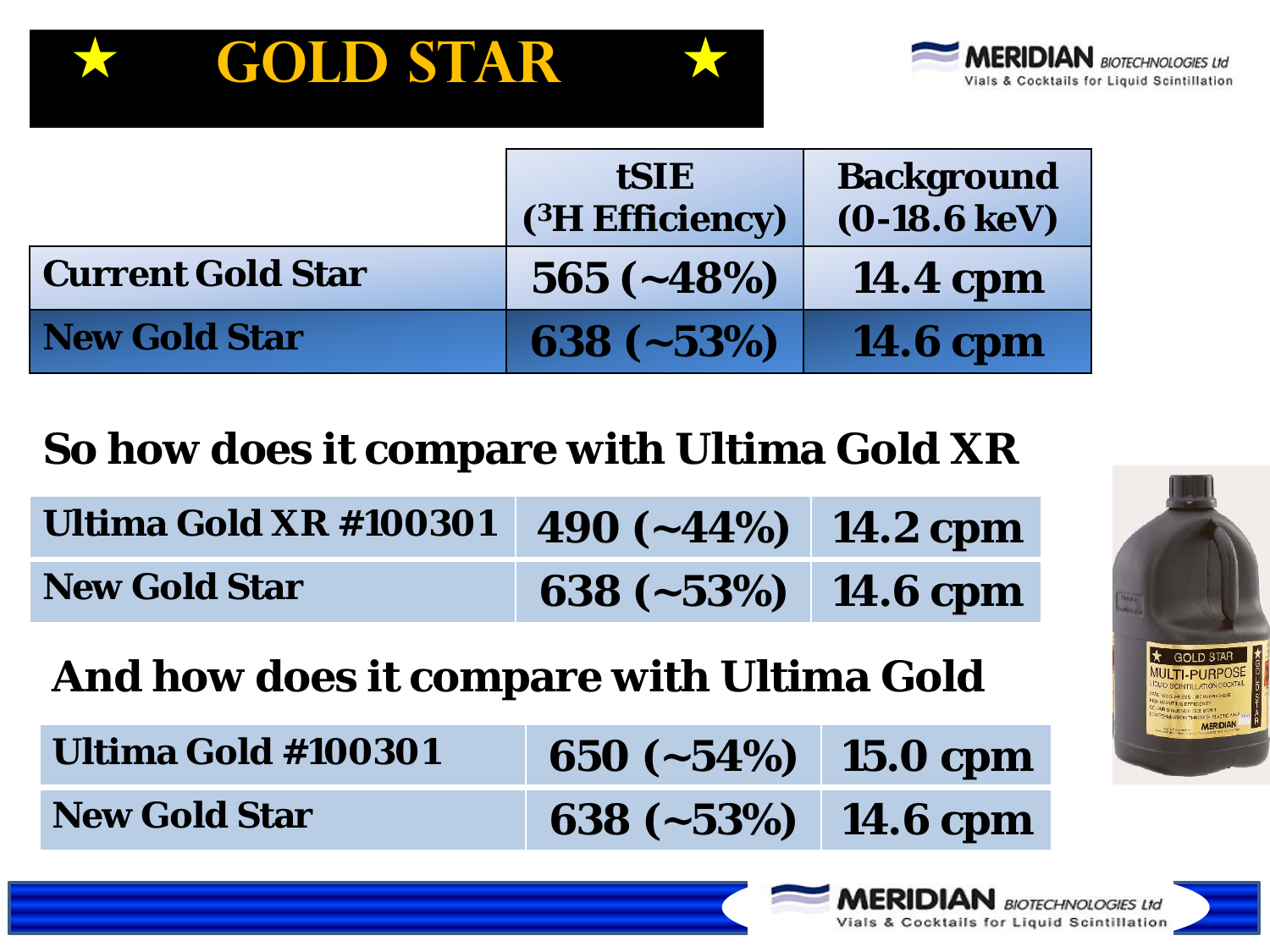



#### **New Gold Star =**

#### **Ultima Gold Efficiency + Ultima Gold XR capacity**